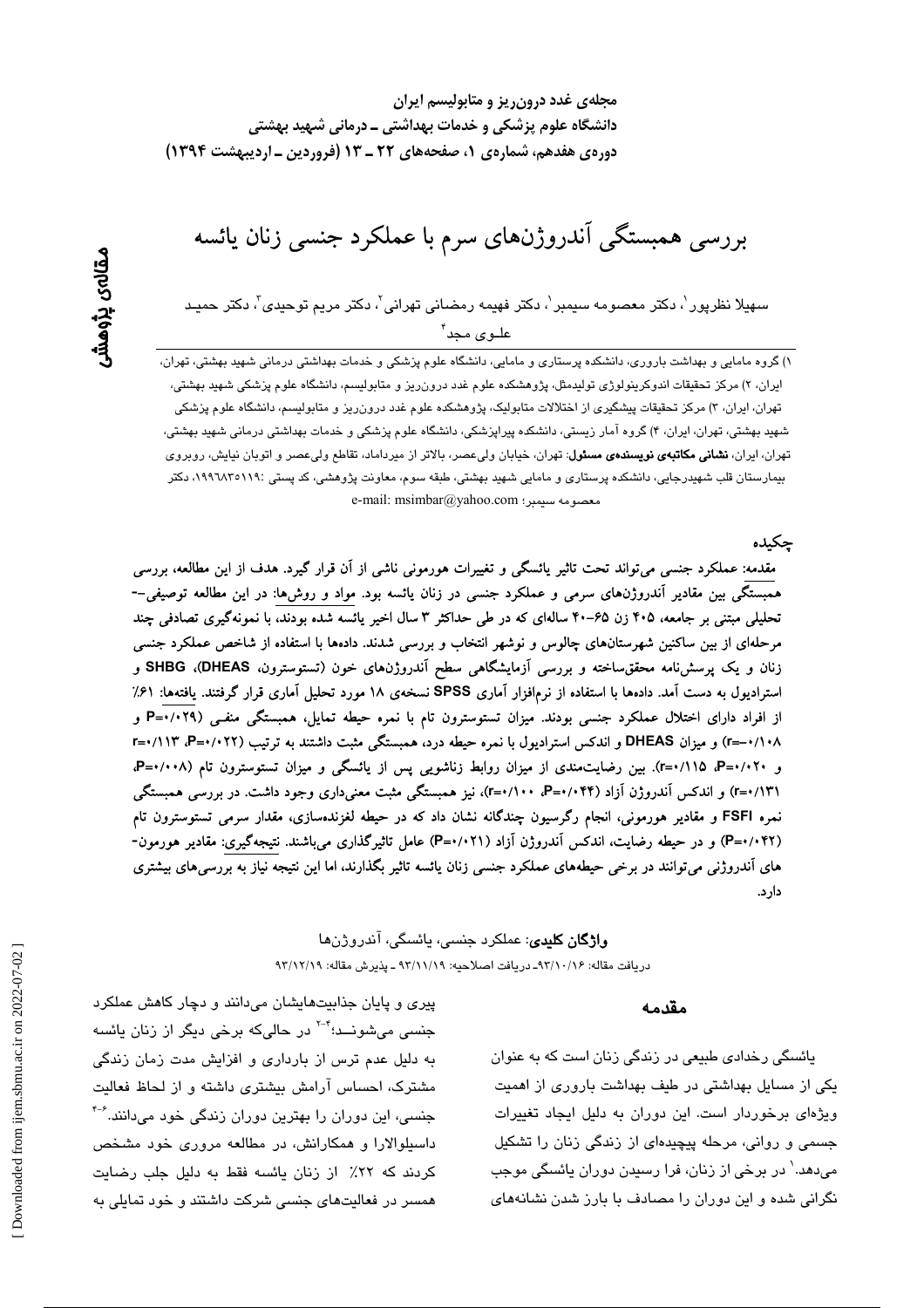شرکت در این فعالیتها نداشتند.<sup>۲</sup> این در حال*ی* است که در مطالعه لیبلوم<sup>:</sup> و شواتزمن<sup>"</sup> در امریکا، ۶۲ درصد از زنان معتقد بودند که تمایلات جنسی پس از پائسگی افزایش می-یابد.<sup>۷</sup> نیسار<sup>اا</sup> و احمدسوهو" بیان میکنند که زنان یائسه متعلق به جوامع سنتی اغلب تمایل دارند که در این دوران به مراقبت از فرزندان، نوهها و انجام فرایض مذهبی و دینی بپردازند و شرکت در فعالیتهای جنسی برای آنان در اولویتهای بعدی قرار دارد،<sup>۸</sup> که با نتایج به دست آمده از برخی جوامع پیشرفته متفاوت است<sup>. ۹،۱</sup>۰ یائسگی پدیده بیولوژیک پیچیدهای است که توسط عوامل فیزیولوژیک و اجتماعی ـ فرهنگی احاطه شده و همین باعث میشود که زنان نگرانیهای منحصر به فردی را تجربه کنند.''

سیکــل پاسخهای جنسی در زنان که شامل فازهــای برانگیختگــی"، ثبات"، تمایـــل""، ارگاســـم"" و تحلیل" می باشد، `` با واسطه فعل و انفعالات پیچیده عوامل روانی، اجتماعی، محیطی و بیولوژیک (هورمونی، عروقی، عضلانی و عصبي) صورت ميگيرد.` اگرچه افزايش سن تعيين كننده اصلے کاهش عملکرد جن*سی* در زنان مسن است، اما تغییرات هورمونی میتواند عامل مهمی در عملکرد جنسی زنان (و زوج او) باشد. یائسگی به دلیل همراهی با تغییرات فيزيولوژيکي و رواني، تمايل جنسي را تحت تاثير قرار مي-دهد. تغییرات بیولوژیکی اولیه، شامل کاهش در سطوح استروژن در گردش است. کمبود استروژن به طور اولیه، موجب بي نظمي قاعدگي و كاهش لغزندهسازي واژينال مي-شود. فقدان مداوم استروژن در ارتباط با تغییرات سیستم-های عروقی، عضلانی و ادراری ـ تناسلی و نیز تغییرات خلقی، خواب و عملکرد شناختی است که عملکرد جنسی را بهطور مستقيم و غير مستقيم تحت تاثير قرار مى دهند. همچنین کاهش وابسته به سن تستوسترون و عملکرد آندروژن که در اوایل دهه ۲۰ زندگی آغاز میشود، ممکن است جنبههای اختلال عملکرد جنسی زنان را تسریع و یا تشدید نماید.<sup>۱۲</sup> اگرچه بارزترین اثرات شناخته شده یائسگی،

- i Leiblum
- ii Swartzman iii - Nisar
- iv Ahmed-Sohoo
- v Excitement
- vi Plateau
- vii Desire
- viii Orgasmic

ناشی از کاهش سطوح استروژن است، اثرات کاهش سطوح تستوسترون خفیف بوده اما به هیچ وجه کماهمیت نیستن*د*.<sup>۱۴</sup>

پژوهشهای متعدد نشان دادهاند که نخست هورمونهای جنسی (استروژن، آندروژنها و حتی پروژسترون) مغز را برای پاسخ انتخابی به انگیزههای جنسی تحریک میکنند که اين كار را از طريق القاى شرايط عصبى ـ شيميايى براى دادن پاسخ جنسی انجام میدهند.<sup>۱۵،۱۶</sup>

شواهد حاکی از آن است که آندروژنها ممکن است نقش مهمی را در بافتهای مختلف و در تعدیل پاسخ جنسی ایفا نمایند. مغز انسان، عضو هدف مهمی برای هورمونهای جن*سی* است.<sup>۱۷</sup> تستوسترون به عنوان هورمون تمایل و انگیزه جن*سی د*ر زنان در نظر گرفته میشود.<sup>۱۸</sup> پررس*ی* نشان داده است کاهش انگیزه جنسی، برانگیختگی جنسی، لغزندهسازی واژن و مواردی از این قبیل، همه در ارتباط با کاهش سطوح آندروژن میںاشند.<sup>۱۴</sup> برخی مطالعات نشان دادهاند که آندروژنهای درونزا یا آندروژنهای تجویز شده برای درمان، بەطور بالقوه بر روی عملکرد جنسی زنان تاثیر ميگذارند.<sup>۱۹</sup> با اين حال تغيير سطوح تستوسترون در طول گذار یائسگی همچنان مورد بحث است و ارتباط سطح تستوسترون درونزا و عملکرد جن*سی* هنوز قطعی نیست.<sup>۲۰</sup> با اين وجود، برخي محققين معتقدند حتى اگر آندروژنهاي قابل دسترس در گردش خون در حوزههای مختلف پاسخ جنسی دخالت داشته باشند، به نظر می رسد که ارتباط ضعیفی با عملکرد فیزیکی و سایر نشانههایی که معمولاً به آنها نسبت داده میشود، نظیر تمایل جنسی، برانگیختگی جن*سی،* ارگاسم و سلامتی، داشته باشند.<sup>\۲</sup> در این زمینه اطلاعات محدود و متناقضی وجود دارد.

برخی تحقیقات نشان دادهاند که میزان تستوسترون سرم در زنان یائسه با عملکرد جنسی ارتباط معنیداری دارد<sup>۲۲-۲۲</sup> در حالیکه در مطالعات دیگر هیچ ارتباطی بین سطح تستوسترون و عملکرد جنسی در دوران پائسگی پیدا نشده است.<sup>۲۵،۲۶</sup> برای مثال مطالعهای در استرالیا نتوانست ارتباط بین سطوح تستوسترون پلاسما و نشانههـای جنسی را نشـان دهد. از طـرفی ارتباطـی بین سطوح دهیدروایی آندرسترون سولفات<sup>×</sup> (DHEAS) پلاسما در زیر صدک ۱۰ و نمره پایین حوزه*های* مختلف عملکرد جن*سی* در جمعیت مشابه استرالیایی پیدا شد.<sup>۲۷</sup> با این حال، در گزارش دیگری

ix - Resolution

x - Dehydroepiandrosterone Sulfate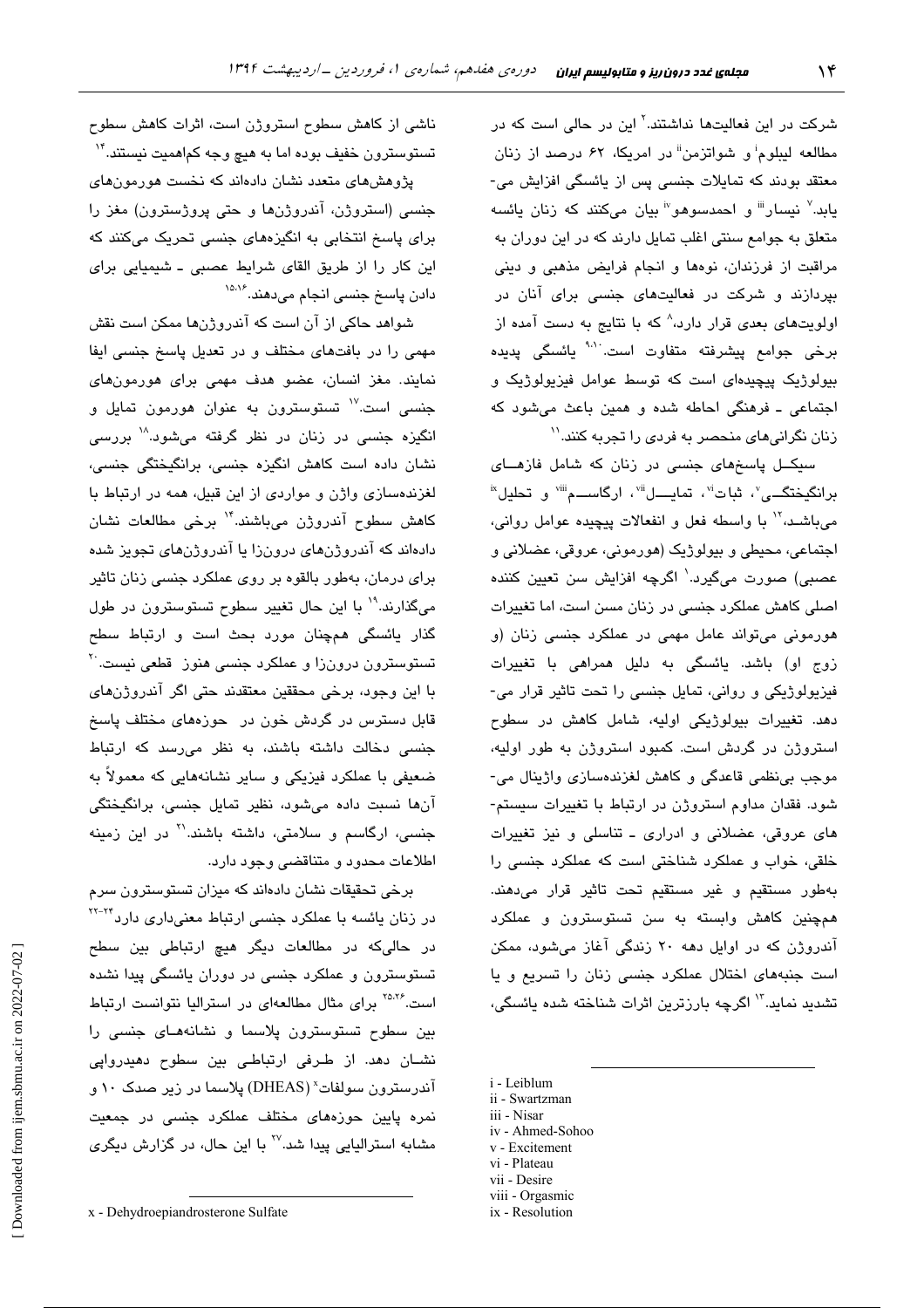بیشتر زنان با سطوح پایین DHEAS، عملکرد جنسی پایینی را گزارش نکردند.<sup>۲۸</sup> همچنین در بررسی تورنا و همکارانش مشخص گردید که تفاوت قابل توجهی بین زنان با لیبیدوی پایین و گروه کنترل، هم در میزان سطوح تستوسترون تام و آزاد و هم در میزان DHEAS، در هر دو گروه زنان قبل و یعد از پائسگی وجود دارد.<sup>۲۴</sup>

اگرچه مطالعاتی در زمینه عملکرد جنسی زنان یائسه و میزان هورمونها، به خصوص آندروژنها، انجام گرفته است، اما علی رغم اهمیت موضوع در جهت تعیین عوامل پیشگوییکننده عملکرد جنسی، این مطالعات محدود بوده و نتايج متناقضي داشتهاند. با توجه به نتايج متفاوت حاصل از بررسی ها به نظر می رسد انجام مطالعات تکمیلی در این زمینه و تعیین هرچه بهتر ارتباط میزان آندروژنها و عملکرد جنسی در دوره سالمندی حایز اهمیت باشد. پژوهش حاضر با هدف تعیین همبستگی آندروژنهای سرم با عملکرد جنسی زنان یائسه طراحی و اجرا شد. اهداف اختصاصی شامل تعیین عملکرد جنسی، تعیین میزان سرمی آندروژنها (شامل تستوسترون توتال و DHEAS) و SHBG و تعيين تأثیرگذاری میزان آندروژن۱های سرم و SHBG بر عملکرد جنسی در زنان یائسه بود.

# مواد و روشها

بررسی حاضر یک مطالعه توصیفی ـ تحلیلی مبتنی بر جامعه است که نمونهگیری آن از مهر ماه ۱۳۹۲ در شهرستان های چالوس و نوشهر بر روی ۴۰۵ زن یائسه آغاز و در اردیبهشت ۱۳۹۳ پایان یافت. معیارهای ورود به بررسی عبارت بودند از: وجود پائسگی طبیعی، سن ۶۵–۴۰ سال که بیشتر از ۳ سال از زمان شروع یائسگی نگذشته باشد، داشتن همسر و روابط جنسی با او، عدم یائسگی زودرس (در سن کمتر از ۴۰ سالگی)، عدم ابتلا به بیماری-های قلبی حاد و هر نوع بیماری روانی حاد، فقدان وجود استرس شديد روانى مانند وقوع حادثه يا از دست دادن اعضای درجه یک خانواده در طول ۳ ماه گذشته، عدم وجود ناتوانی جنسی در همسر و عدم مصرف داروهای گیاهی حاوی فیتواستروژن یا مکمل هورمونهای جنسی به هر شکل. پس از کسب مجوزهای لازم جهت انجام پژوهش، نمونهگیری به صورت تصادفی چندمرحلهای انجام گرفت. در ابتدا، پس از بررسی پروندهها و فهرست خانوارهای شبکه و مراکز بهداشت در سطح شهرستانهای چالوس و نوشهر و

نيز كسب اطلاعات مربوط به تعداد جمعيت شهرى و روستایی و با توجه به نسبت جمعیت در شهرستان نوشهر و چالوس، درصد نمونهگیری از هر دو شهر به روش سهمیهای مشخص گردید. در مرحله دوم، بر حسب مناطق چندگانه هر شهرستان و تعداد جمعیت هر منطقه، تعداد نمونهگیری در هر منطقه به روش سهمیهای تعیین شد و در مرحله سوم بر اساس بلوکهای شهری که مثل خوشهها میباشند، به طور تصادفی تعدادی از بلوکها انتخاب و بر اساس وسعت و تعداد جمعت هر بلوک انتخابی، همه و با تعدادی از افراد واجد شرایط به عنوان نمونه در نظر گرفته شدند. سپس توسط مراجعه حضوری و یا تماس تلفنی از افراد حایز شرایط دعوت به همکاری شد و توضیحات لازم در مورد مطالعه به ایشان داده شد. افراد موافق مشارکت در مطالعه، با تکمیل رضایتنامه آگاهانه وارد مطالعه شدند.

دادهها به دو روش به دست آمد که عبارت بودند از: ۱) اطالاعات مربوط به عملکرد جنسی و نیز مشخصات فردی که از طریق مصاحبه و با استفاده از پرسشنامه استاندارد شـاخص عملکــرد جنسی زنــان روســن و همکـاران (FSFI)<sup>۲۹</sup> و یک پرسشنامه محققساخته در مورد اطلاعات شخصی و روابط زناشویی به دست آمد. پرسشنامههای افراد بدون نام بود و توسط مصاحبهگرانی تکمیل گردید که در زمینه موضوع اطلاعات کافی داشتند و توسط محققین آموزش دیده بودند و قادر به توضیح موارد مبهم به افراد مورد مطالعه بودند. ٢) اطلاعات مربوط به میزان سرمی هورمونهای جنسی شامل سطح استرادیول، آندروژنهای sex hormone- و DHEAS و sex hormonebinding globulin (SHBG) که با گرفتن نمونه خون و بررسی۵ای آزمایشگاهی کسب گردید.

پرسشنامه شاخص عملکرد جنسی زنان شامل ١٩ سؤال میباشد که عملکرد جنسی زنان را در ۶ حوزه مستقل تمایل جنسی، برانگیختگی (تحریک روانی)، لغزندهسازی (رطوبت)، ارگاسم، رضایتمن*دی* و درد جن*سی* میسنجد.<sup>۳۰،۳</sup> نمرهد*هی* سؤالات FSFI بر اساس سیستم نمرهدهی از صفر تا پنج است. با جمع کردن نمرات شش حوزه با هم نمره کل مقیاس به دست میآید. به این ترتیب، نمرهگذاری به گونهای است که نمرہ بیشتر مبین کارکرد بھتر جنسی است. بر اساس ھمورزن نمودن حوزهها، حداکثر نمره برای هرحوزه برابر ۶ و برای

i - Female Sexual Fuunction Index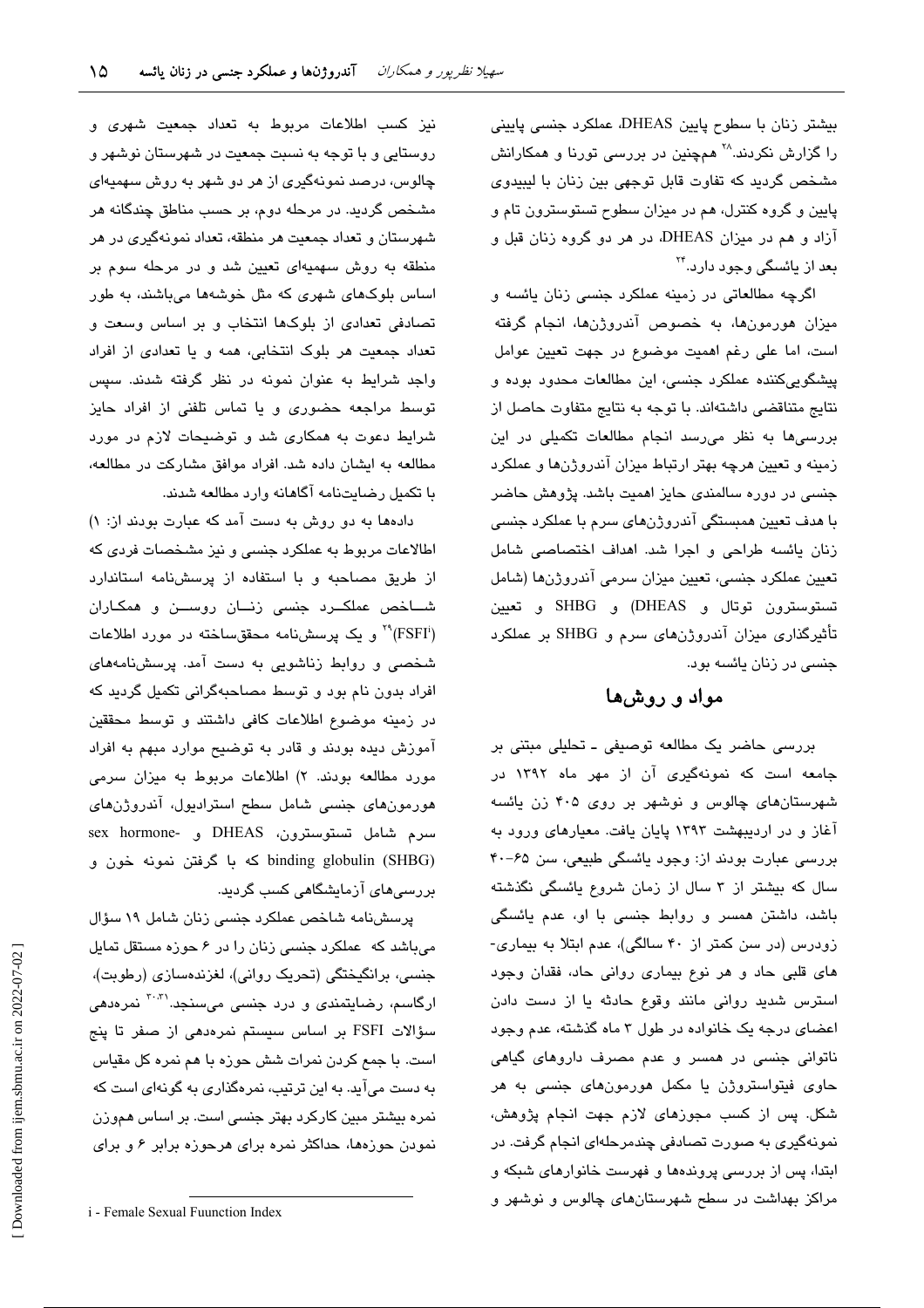کل مقیاس ۳۶ خواهــد بود. حداقـل نمره برای حـوزه تمایل جنسی، ۱/۲ و برای حوزههای برانگیختگی، لغزنده سازی، ارگاسم، رضایتمندی و درد، صفر و برای کل مقیاس حداقل نمره برابر ١/٢ خواهد بود. این ابزار عملکرد جنسی زنان را در طول چهار هفته گذشته مورد بررسی قرار مے،دھد. پر اساس این پرسش،نامه، نمرہ کلی مساوی یا کمتر از ۲۶/۵۵ به عنوان اختلال عملکرد جنسی در نظر گرفته می-شود.<sup>'۹،۳</sup>' اعتبار و روایی این پرسشنامه توسط روسن و همکاران در سال ۲۰۰۰ طی تحقیقی که به همین منظور انجام گرفت، تایید شده است.<sup>۲۹</sup> پرسشنامه از نظر اعتبار یا روایی نیز تفاوت معنیداری را بین نمرات گروه بیماران و گروه کنترل در هر ۶ حوزه مشخص کرده است.<sup>۲۲</sup> در ایران روایی نسخه فارسی این پرسشنامه توسط محمدی و همکاران در سال ۱۳۸۷ به دست آمد.<sup>۳۱</sup> در مطالعه حاضر نیز به منظور تعبين ياباني پرسشنامه شاخص عملكرد جنسي زنان FSFI از روش آزمون مجدد استفاده گردید. نتایج آلفای کرونباخ، ۰/۹۸۳ و ICC، ۰/۹۹۷ به دست آمد.

يرسشنامه محققساخته شامل مشخصات فردي و دموگرافیک و اطلاعات مربوط به روابط زناشویی (شامل رضایت از روابط جنسی، تغییر در روابط و تمایلات جنسی بعد از پائسگی و ارزیابی از روابط زناشویی بعد از پائسگی) شامل ۶ سوال با نحوه نمره دهی به روش مقیاس لیکرت می-باشد. جهت تعیین روایی پرسشنامه محققساخته، از روش بررسی روایی محتوا و صوری استفاده شد. همچنین به منظور تعیین پایایی بخش مربوط به روابط زناشویی، از روش آزمون مجدد استفاده شد. ضریب همبستگی درون طبقهای (ICC)، ۰/۸۰۶ محاسبه گردید.

به منظور انجام آزمون مجدد، پرسشنامهها به ده نفر از کسانی که مشخصات واحدهای پژوهش را دارا بودند، دو بار در فاصله زمانی ١٠ تا ١۴ روز داده شد تا تكميل نمايند و نتایج حاصل مورد بررسی آماری قرار گرفت.

افراد با مراجعه و تكميل رضايت نامه، ابتدا پرسش نامهها را تکمیل نمودند و از آنها نمونه خون به منظور بررسی سطح آندروژنها (شامل تستوسترون و SHBG ،(DHEAS) و استرادیول گرفته شد. بدین منظور، ١٠ میلی لیتر خون از ورید آنته کوبیتال در وضعیت نشسته بعد از حداقل ۳ ساعت ناشتا بودن گرفته شد. بلافاصله پس از لخته شدن نمونه خون و انجام سانتریفیوژ در دور ۳۰۰۰ به مدت ۱۰ دقیقه، نمونههای سرمی در فریزر ۲۰– درجه سانتیگراد منجمد شد

و حداکثر ظرف یک هفته با رعایت زنجیره سرما، به فریزر ۸۰– درجه سانتیگراد در پژوهشکده علوم غدد منتقل گردید. کلیه آزمایشات در پژوهشکده علوم غدد درون ریز دانشگاه علوم پزشکی شهید بهشتی توسط یک فرد به طور همزمان و توسط یک کیت برای هر آزمایش و با استفاده از دستگاههای کالبیره شده انجام شد. اندازهگیری سطح تستوسترون تام و DHEAS ســرم به روش ایمیــونواســی آنــزیمـــی (Enzyme immunoasay) با استفاده از کیتهای مربوطه (DRG Instruments, GmbH, Germany) انجام شد. سطح SHBG به روش ایمیونومتریک آنزیمی ( Eenzyme immunometric assay) با استفاده از کیت تجاری (Diagnostic biochem Canada Co. Ontario, Canada) اندازهگیری شد. خوانش تمامی آزمونهای هورمونی فوق الذكر با استفاده از دستگاه خوانشگر الايزا ( Sunrise, tecan Co. Salzburg, Austria) انجام گرديد. اندازهگري سطح استرادیول سرم به روش سنجش ایمنی آنزیمی با کنژوگــه فلـــورسنت (Enzyme-Linked Fluorescent Immunoassay) یا استفاده از کیت تجاری و دستگاه Biomerieux, Marcy-l'Etoile, ) Minividas اتوآناليزور France) انجام شد.

ضرایب تغییرات درون و برون آزمونی<sup>،</sup> به ترتیب برا*ی* تستوسترون تام ١/٢ درصد و ٣/٥ درصد، براى DHEAS ۳/۸ درصد و ۵/۶ درصد، برای ۱/۹ SHBG درصد و ۳/۹ درصد و برای استرادیول ۳/۱ درصد و ۳/۵ درصد بودند.

اطلاعات حاصىل از پرسشنامههسا و اندازهگیسری آزمایشگاهی با کمک روشهای آماری آزمون t، ضریب همبستگی پیرسون و ضریب همبستگی اسپیرمن تحلیل آماری شدند. همچنین برای تعیین موارد تاثیرگذار در عملکرد جنسی و روابط زناشویی، از رگرسیون چندگانه خطی و رگرسیون لجستیک استفاده شد. تحلیل آماری با استفاده از نرمافزار SPSS 18 انجام گرفت.

# بافتهها

تعداد ۴۰۵ زن یائسه با میانگین سنی ۵۲/۸±۳/۷ (میانگین±انحراف معیار) سال بررسی شدند. بیشترین توزیع سنی در فاصله سنی ۵۱ تا ۵۵ سالگی (۵۳/۶٪) قرار داشت.

i- Intra and Inter-assay Coefficients of Variation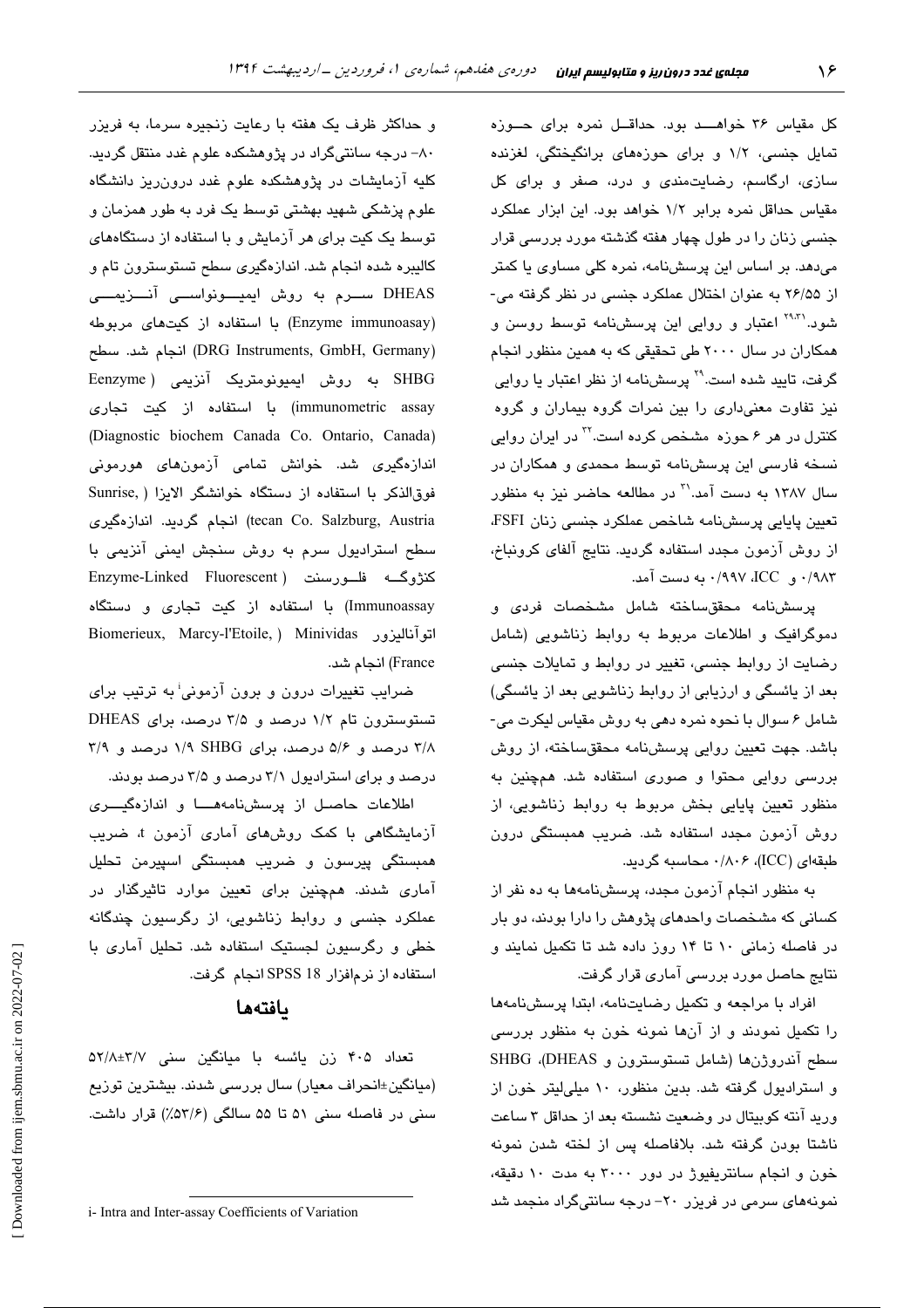میانگین طول مدت یائسگی ۱۴/۴±۱۹/۸ ماه بود. بیشترین فراوانی تعداد مقاربت مربوط به ۱ بار در هفته (۲۷/۵٪) بود. در دررسی پرسشنامه استاندارد عملکرد جنسی زنان (FSFI)، میانگین نمره کلی FSFI (۲۴/۱۱ (در دامنه ۱/۲ تا ٣۶/٠) بود. در بين حيطهها، پايينترين نمره متعلق به حيطه برانگېختگې (۵۰ در دامنه ۱۰۰ -۰) و پالاترين نمره متعلق په

سه حیطه لغزندهسازی، رضایت و درد (۸۰ در دامنه ۱۰۰–۰) بود. جدول ۱ میانگین و انحراف معیار نمره حیطههای عملکرد جنسی را نشان میدهد. در اساس این مطالعه و در راستای هدف اختصاصهی اول، ۶۱٪ از افراد تحت مطالعه دارای اختلال عملکرد جنســــی '(FSD) بودند.

|                                           |                         | تمرہ اصلے،        |                                  | در دامنه ۱۰۰–۰     |  |  |
|-------------------------------------------|-------------------------|-------------------|----------------------------------|--------------------|--|--|
| نام متغیر (دامنه در نمره اصلی)            | ميانكين                 | انحراف معيار      | ميانكين                          | انحراف معيار       |  |  |
| حيطه تمايل (١/٢-١/٢)                      | $\tau/\Lambda$ .        | $\cdot$ /95       | $\Delta \mathbf{Y}/\mathbf{Y}$ . | 19/81              |  |  |
| حیطه برانگیختگی (۰-/۰-۰)                  | $Y/\Lambda Q$           | $\sqrt{\cdot}$    | $YV/\Delta Y$                    | $1/\tau$           |  |  |
| حيطه لغزندهسازى (٠-٤/٠)                   | $\mathbf{r}/\mathbf{r}$ | $\sqrt{\tau}$     | VT/79                            | $\tau\tau/\cdot r$ |  |  |
| $(\cdot - \mathcal{F}/\cdot)$ حیطه ارگاسم | $\mathbf{f}/\mathbf{v}$ | $\gamma/\tau\tau$ | $P\Lambda/\gamma$ .              | YY/Y               |  |  |
| حيطه رضايت (٠-۶/٠)                        | $f/\Delta f$            | 1/77              | VQ/F9                            | $Y \cdot / YY$     |  |  |
| حیطه درد (۰-۶/۰)                          | 479                     | 1/Ff              | $VT/\lambda$                     | <b>TV/TA</b>       |  |  |
| نمره کلی (شش حیطه) (۲۶/۰-۱/۲)             | $Yf/\lambda$            | 5.4               | 50/10                            | V/T                |  |  |
|                                           |                         |                   |                                  |                    |  |  |

جدول ١– ميانگين، ميانه و انحراف معيار نمرات حيطهما و نمره كلي عملكرد جنسي در زنان يائسه

جدول ۲ مقادیر سرمی هورمونهای زنان یائسه، شامل تستوسترون تام، SHBG ،DHEAS، استرادیول و محاسبه اندکس آندروژن آزاد ("FAI) و اندکس استرادیول آزاد

(FEI"i)، را نشان میدهد که در راستای هدف اختصاصی دوم تهيه شده است.

| جدول ۲– میانگین، میانه و انحراف معیار مقادیر سرمی هورمونهای زنان یائسه شهرستان نوشهر و چالوس در سال ۹۳–۹۲ |  |
|-----------------------------------------------------------------------------------------------------------|--|
|-----------------------------------------------------------------------------------------------------------|--|

| نام متغیر                                  | ميانگين        | انحراف معبار          | حداقل                              | حداكثر                                   |
|--------------------------------------------|----------------|-----------------------|------------------------------------|------------------------------------------|
| تستوسترون تام ( نانوگرم در میلیلیتر)       | $\cdot$ /۴     | $\cdot$ /۴            | $\cdot/\cdot$                      | $\Delta/\Lambda$                         |
| ّ DHEAS <sup>*</sup> (میکروگرم در دسیلیتر) | $S_V$ .        | 47/5                  | $\cdot$ /۴                         | $\mathbf{r} \cdot \mathbf{V}/\mathbf{r}$ |
| ً SHBG <sup>†</sup> (نانومول در ليتر)      | 54'.           | $Y/\sqrt{V}$          | $\lambda/\cdot$                    | YVF/F                                    |
| استرادیول (پیگوگرم در میلیلیتر)            | ۱۹۱۶           | $\Gamma$ 9/0          | $V/\cdot$                          | $\Delta \Delta f / \cdot$                |
| FAI                                        | $\cdot/\cdot7$ | $\cdot/\cdot$ ۴       | $\cdot/\cdot\cdot$ $\cdot$ $\cdot$ | .704                                     |
| $\rm$ <sup>§</sup> FEI                     | YY/F           | $\lambda \lambda / 2$ | ۱۴/۴                               | $YYYY/\Lambda$                           |
|                                            |                |                       |                                    |                                          |

\*DHEAS: Dehydroepiandrosterone sulfate, †SHBG: Sex hormone-binding globulin, ‡FAI: Free androgen index, §FEI: Free estradiol index

در زمینه هدف اختصاصی سوم، انجام آزمون t نشان داد که بین دو گروه میتلا به اختلال عملکرد چنسی و غیر مبتلا از نظر مقادیر هورمونی و نیز اندکسهای FAI و FEI تفاوت معنیدار آماری وجود ندارد. اما در بررسی نمره کلی عملکرد جنسی و نمره حیطههای FSFI، یا محاسبه ضربت همبستگی پیرسون مشخص گردید که میزان تستوسترون توتال با نمره حیطه تمایل، همبستگی منفی (۶۹-/۰۲۹ و r=-۰/۱۰۸)، میزان DHEAS با نمره حیطه درد، همبستگی مثبت (P=٠/٠٢٢ و r=٠/١١٣) و اندكس استراديول آزاد با

نمره حیطه درد، همبستگی مثبت (۲۰/۰۲۰-r=۰/۱۱۵ ،P=۰/ (حدول ٣).

در بررسی سوالات پرسشنامه محققساخته مربوط به روابط زناشويى، با محاسبه ضريب همبستگى اسپيرمن، همبستگی معنی،داری بین مقادیر هورمونی با میزان نارضایتی از روابط جنسی به دست نیامد. همچنین با انجام آزمون t مشخص گردید که مقادیر هورمونی در گروهی که یس از پائسگی روابط جنسی و تمایلات جنسی آنها کاهش یافته و یا وجود ندارد با گروهی که روابط و تمایلات جنسی-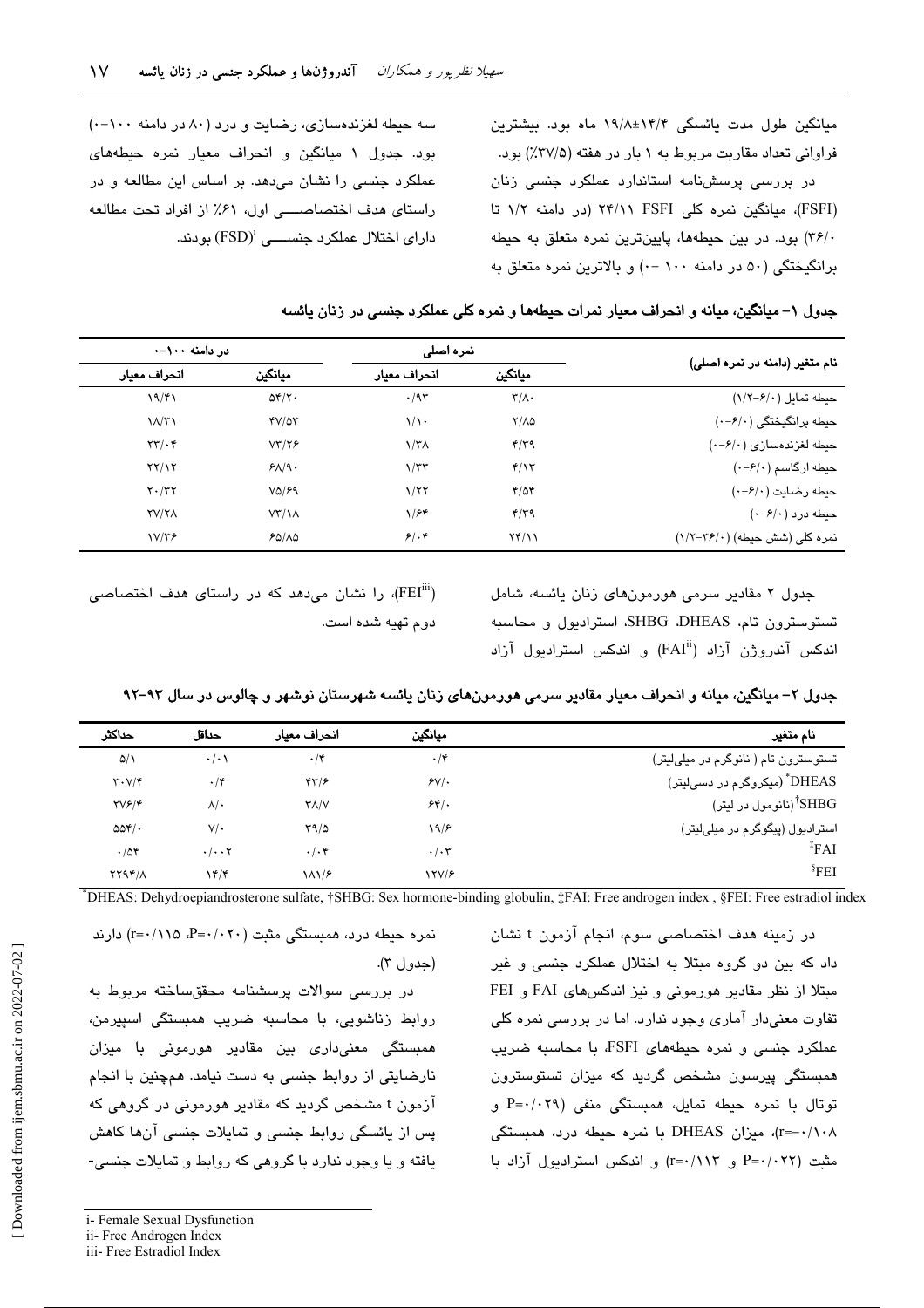شان پس از یائسگی تغییر نکرده و یا افزایش یافته بود*،* تفاوت معنىدارى ندارد.

با محاسبه ضربب همستگ*ی* اسپیرمن مشخص گردید بین رضایتمن*دی* از میزان روابط زناشویی پس از یائسگی و

میزان تستوسترون توتال (۲۰۰۸-P=۰/۱۳۱ (۲=۰) و اندکس آندروژن آزاد (FAI) (۲۴۴- ۲=۰/۱۰۰)، همبستگی معنی-دار مثبت وجود دارد (جدول ۴).

## جدول ۳– همبستگی مقادیر هورمونی زنان یائسه با FSFI

|                        | متغیر پاسخ: FSFI (۶ حیطه و نمره کلی). نوع آزمون: ضریب همبستگی اسپیرمن |                                        |                           |                               |                          |                                            |                                          |
|------------------------|-----------------------------------------------------------------------|----------------------------------------|---------------------------|-------------------------------|--------------------------|--------------------------------------------|------------------------------------------|
| نمرہ کلی               | درد                                                                   | رضايت                                  | ارگاسم                    | لغزنده سازى                   | برانگيختگى               | تمايل                                      | ـقادير هورموني                           |
|                        |                                                                       |                                        | R                         |                               |                          |                                            |                                          |
| $-\cdot/\cdot \tau$ .  | .7.79                                                                 | $-\cdot/\cdot\tau$ ۵                   | $-\cdot/\cdot$ ۲۲         | $-\cdot/\cdot\setminus\Delta$ | $\cdot/\cdot$ $\tau\tau$ | $-\cdot/\lambda \cdot \lambda^{\parallel}$ | تستوسترون تام (نانوگرم در میلیلیتر)      |
| $\cdot$ / $\cdot$ ۵۷   | $\cdot/\gamma\gamma^{\parallel}$                                      | $.  . \vee f$                          | .7.79                     | $\cdot/\cdot\vee\gamma$       | $\cdot/\cdot \vee \vee$  | $-\cdot/\cdot \vee \vee$                   | DHEAS <sup>*</sup> (میکروگرم در دسی!یتر) |
| $-\cdot/\cdot\sqrt{2}$ | $-1.4$                                                                | $ \cdot$ / $\cdot$ $\tau$ $\vee$       | $-\cdot/\cdot\cdot\wedge$ | . / . 17                      | $-\cdot/\cdot \vee \vee$ | $\cdot/\cdot \tau$ .                       | SHBG <sup>†</sup> (نانومول در ليتر)      |
| .  .99                 | $\cdot/\cdot\wedge\mathfrak{r}$                                       | $\cdot/\cdot\mathsf{r}\mathsf{\Delta}$ | $\cdot$ / $\cdot$ ۵۲      | $\cdot$ / $\cdot$ 00          | $\cdot/\cdot$ ۴۵         | $.  . \rangle$                             | اسٽراديول (پيگوگرم/ميلئليٽر)             |
| $-\cdot/\cdot\lambda$  | $\cdot$ / $\cdot$ ۵۷                                                  | $-\cdot/\cdot$ ۴۵                      | $-\cdot/\cdot$ TV         | $-\cdot/\cdot r$ ۶            | .7.79                    | $-1.9V$                                    | $*_{FAI}$                                |
| .1.99                  | $\cdot$ /110 <sup>1</sup>                                             | $. / .$ $\Delta$ ۶                     | $\cdot/\cdot \tau$        | $\cdot/\cdot\tau$ ٥           | $\cdot/\cdot \tau$ .     | $\cdot/\cdot$ ۴۴                           | $\rm$ <sup>§</sup> FEI                   |

\*DHEAS: Dehydroepiandrosterone sulfate, †SHBG: Sex hormone-binding globulin, ‡FAI: Free androgen index, §FEI: Free estradiol index, ¶ Significant موارد معنیدار (P<0.05)

### نوع آزمون: ضریب همبستگی اسپیرمن

|                                          | متغیر پاسخ: رضایت،ندی از میزان روابط زناشویی پس از یائسگی |                                           |  |  |  |  |  |  |  |
|------------------------------------------|-----------------------------------------------------------|-------------------------------------------|--|--|--|--|--|--|--|
| مقادیر هورمونی                           | r                                                         | آزمون ضريب همبستگي اسپيرمن                |  |  |  |  |  |  |  |
|                                          |                                                           | (P Value)                                 |  |  |  |  |  |  |  |
| تستوسترون تام (نانوگرم در میلیلیتر)      | $\cdot/\gamma\gamma\gamma$                                | $\cdot/\cdot\cdot\wedge$                  |  |  |  |  |  |  |  |
| DHEAS <sup>*</sup> (میکروگرم در دسیلیتر) | $\mathcal{L} \cdot \mathcal{N}$                           | $(NS^{\dagger}) \cdot / \cdot \vee \circ$ |  |  |  |  |  |  |  |
| <sup>†</sup> SHBG (نانومول در ليتر)      | $ \cdot$ / $\cdot$ $\tau$ $\vee$                          | $(NS^{\P}$ ·/ $\triangle$                 |  |  |  |  |  |  |  |
| استرادیول (پیگوگرم/میلیلیتر)             | $-\cdot/\cdot\cdot\Delta$                                 | $(NS^{\P}$ ) $\cdot$ /970                 |  |  |  |  |  |  |  |
| FAI                                      | $\cdot/\wedge\cdot\cdot$                                  | $. / .$ ۴۴                                |  |  |  |  |  |  |  |
| $\S$ FEI                                 | $\cdot/\cdot\vee\varphi$                                  | $(NS^{\P}$ ) $\cdot$ /۶۲۱                 |  |  |  |  |  |  |  |

جدول ۴– همبستگی مقادیر هورمونی زنان یائسه با رضایتمندی از میزان روابط زناشویی پس از یائسگی

\*DHEAS: Dehydroepiandrosterone sulfate, †SHBG: Sex hormone-binding globulin, ‡FAI: Free androgen index, §FEI: Free estradiol index, ¶ NS: Non significant

نوع آزمون: ضريب همبستگي اسپيرمن

با انجام تحلیل رگرسیون چن*د*گانه به منظور ت**ع**یین مشارکت مقادیر هورمون*ی* در پیشگویی عملکرد جن*سی*، مشخص گردید که در بررسی همبستگی نمره حیطه لغزنده-سازی با مقادیر هورمونی، مقدار سرمی تستوسترون توتال (P=۰/۰۴۲) یک عامل تاثیرگذار میباشد. به طوری که به ازای هر یک نانوگرم/میلیلیتر افزایش مقدار سرمی تستوسترون تام، به شرط ثابت ماندن سایر متغیرها، نمره حیطه لغزنده-سازی FSFI به طور متوسط ۱/۰۵ واحد افزایش میLبابد. همچنین در حیطه رضایت، اندکس آندروژن آزاد (FAI)

(P=۰/۰۲۱) یک عامل تاثیرگذار بود. به طوریکه به ازای هر یک واحد افزایش نمره اندکس آندروژن آزاد (FAI)، به شرط ثابت ماندن سایر متغیرها، نمره حیطه رضایت FSFI به طور متوسط ٩/٣٣ واحد كاهش مي يافت (جدول ۵).

با محاسبه رگرسیون لجستیک در مورد سوالات مربوط به روابط زناشویی، مشخص گردید که هیچیک از مقادیر هورمونی در نارضایتی از روابط زناشویی، میزان تغییر در روابط و تمایلات جنسی پس از یائسگی و نارضایتی از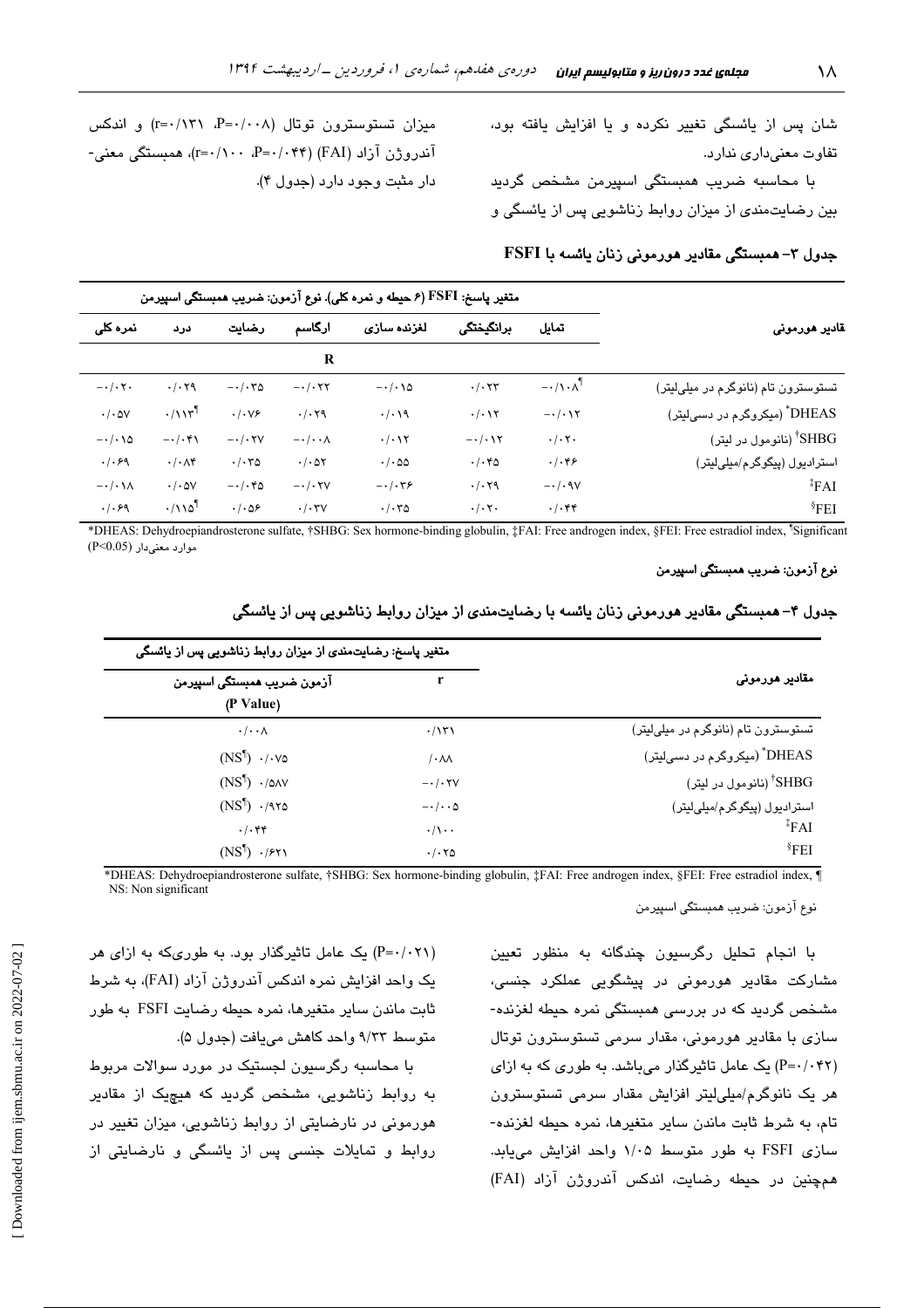روابط زناشویی پس از یائسگی، عامل تاثیرگذار نمیباشند (جدول ۵).

|                                          |                            |                                        |                            |                   |                           |                              | رگرسیون چندگانه خطی       |                         |                                    |                    |                        |                            |  |  |  |
|------------------------------------------|----------------------------|----------------------------------------|----------------------------|-------------------|---------------------------|------------------------------|---------------------------|-------------------------|------------------------------------|--------------------|------------------------|----------------------------|--|--|--|
| نمره کل <i>ی</i> و نمرات<br>حيطههای FSFI | تستوسترون تام              |                                        | *DHEAS                     |                   | <sup>†</sup> SHBG         |                              |                           | $\,$ * FAI<br>استراديول |                                    |                    | $\frac{8}{3}$ FEI      |                            |  |  |  |
|                                          |                            | B                                      |                            |                   |                           |                              |                           |                         |                                    |                    |                        |                            |  |  |  |
| نمرہ کل <i>ی</i>                         | $\cdot/\lambda\lambda$     |                                        | $\cdot/\cdot\cdot\tau$     |                   | $-\cdot/\cdot\cdot$       |                              | $\cdot/\cdot$             |                         | $-\mathfrak{r}/\Delta\mathfrak{r}$ |                    | $-\cdot/\cdot\cdot$    |                            |  |  |  |
| تمايل                                    | $\cdot/\cdot$ $\tau$ ۴     |                                        | $-\cdot/\cdot\cdot$        |                   |                           | $-\cdot/\cdot\cdot$          | $-\cdot/\cdot\cdot$       |                         | $-\frac{1}{\tau}$                  |                    | $\cdot/\cdot\cdot$     |                            |  |  |  |
| برانگیختگی                               | $\cdot$ /٢۴٣               |                                        | $-\cdot/\cdot\cdot$        |                   | $-\cdot/\cdot \cdot \tau$ |                              | $\cdot/\cdot\cdot\tau$    |                         | $-\tau/95$                         |                    | $-\cdot/\cdot\cdot$    |                            |  |  |  |
| لغزنده سازى                              | $1/\cdot 50^{\circ}$       |                                        | $-\cdot/\cdot\cdot$        |                   | $-\cdot/\cdot\cdot$ ۴     |                              | $\cdot/\cdot\cdot\tau$    |                         | $-\frac{1}{\sqrt{2}}$              |                    | $\cdot/\cdot\cdot$     |                            |  |  |  |
| ارگاسم                                   | .749                       |                                        | $-\cdot/\cdot\cdot$        |                   | $-\cdot/\cdot\cdot\tau$   |                              | $\cdot/\cdot\cdot\tau$    |                         | $-Y/7V9$                           |                    | $\cdot/\cdot\cdot$     |                            |  |  |  |
| رضايت                                    |                            | .704.                                  | $\cdot/\cdot\cdot\cdot$    |                   | $-\cdot/\cdot \cdot \tau$ |                              | $-\cdot/\cdot \cdot \tau$ |                         | $-9/771$                           |                    | $\cdot/\cdot\cdot$     |                            |  |  |  |
| درد                                      | $-\cdot/\tau \cdot \wedge$ |                                        | $\cdot/\cdot\cdot$ ۳       |                   | $\cdot/\cdot\cdot$        |                              | $\cdot/\cdot\cdot\cdot$   |                         | $\cdot/\cdot$ ۴۴                   |                    | $\cdot/\cdot\cdot$     |                            |  |  |  |
| سوالات محقق                              |                            |                                        |                            |                   |                           |                              | رگرسیون لجستیک            |                         |                                    |                    |                        |                            |  |  |  |
| ساخته در ارتباط با                       | تستوسترون تام              |                                        | <b>DHEAS</b>               |                   | <b>SHBG</b>               |                              | استراديول                 |                         | <b>FAI</b>                         |                    | FEI                    |                            |  |  |  |
| روابط زناشويى                            | $\bf{B}$                   | Exp<br>(B)                             | $\overline{B}$             | Exp<br>(B)        | $\overline{B}$            | Exp<br>(B)                   | $\overline{B}$            | Exp<br>(B)              | $\bf{B}$                           | Exp<br>(B)         | $\overline{B}$         | Exp<br>(B)                 |  |  |  |
| نارضایتی از روابط<br>جنسى                | 1/100                      | $\tau/\nu\tau$                         | $-\cdot/\cdot\cdot$ $\vee$ | $\cdot$ /994      | $\cdot/\cdot\cdot$ $\vee$ | $\sqrt{\cdot \cdot \sqrt{}}$ | $-\cdot/\cdot\gamma$ ۶    | $\cdot$ /9 $\wedge$ ۴   | $-1.7VV$                           | $\cdot/\cdot\cdot$ | $\cdot/\cdot\cdot\tau$ | $1/\cdot \cdot 7$          |  |  |  |
| میزان تغییر در sex                       | .7971                      | $Y/\Delta Y V$                         | $\cdot/\cdot\cdot$ ۲       | $1/\cdot \cdot 7$ | $\cdot/\cdot\cdot$        | $\sqrt{\cdot \cdot \cdot}$   | $-\cdot/\cdot\cdot$ ۴     | .7995                   | $-\lambda$ /۶۶۳                    | $\cdot/\cdot\cdot$ | $\cdot/\cdot\cdot$     | $\sqrt{\cdot \cdot \cdot}$ |  |  |  |
| میزان تغییر در<br>sexuality              | 1/15V                      | $\mathbf{Y}/\cdot\mathbf{A}\mathbf{P}$ | $-\cdot/\cdot \cdot \tau$  | $\cdot$ /991      | $\cdot/\cdot\cdot$ ۴      | $1/\cdot \cdot$ ۴            | $-\cdot/\cdot\cdot$       | $\cdot$ /99.            | $-\lambda \cdot / \lambda \cdot 5$ | $\cdot/\cdot\cdot$ | $\cdot/\cdot\cdot$     | 1/2.1                      |  |  |  |
| نارضایتی از روابط                        |                            |                                        |                            |                   |                           |                              |                           |                         |                                    |                    |                        |                            |  |  |  |

|  |  |  |  |  |  | جدول ۵– محاسبه رگرسیون چندگانه و لجستیک برای FSFI و سوالات مربوط به روابط زناشویی و تعیین مشارکت معنیدار |  |
|--|--|--|--|--|--|----------------------------------------------------------------------------------------------------------|--|
|  |  |  |  |  |  | مقادیر هورمونی                                                                                           |  |

\*DHEAS: Dehydroepiandrosterone sulfate, †SHBG: Sex hormone-binding globulin, ‡FAI: Free androgen index

 $\gamma/\gamma$   $\gamma/\gamma$   $\gamma$   $\gamma$  ion  $\gamma$  ion is in the interval in  $\gamma$  is interval in  $\gamma$  in  $\gamma$  is in  $\gamma$  in  $\gamma$ 

§FEI: Free estradiol index, ¶ Significant (P<0.05) -< -

نوع ازمونها: رگرسیون چندگانه خطی و رگرسیون لجستیک

.<br>زناشوی<u>ی</u>

گرفت، میانگین سطح تام تستوسترون در زنان دچار اختلال عملکرد جنسی به طور معنیداری پایینتر از همتایان انان بود.<sup>۲۲</sup> باید توجه داشت که در بررس*ی* حاضر و مطالعه مقاسمی و همکاران، افراد مورد بررسی زنانی بودند که به طور طب**یع**ی دچار یائسگی شده بودند، اما در بررس*ی* الرسلان و همکارانش، زنان یائسه طبیعی و جراحی هر دو شرکت داشتند. لذا این مسئله ممکن است بتواند در نتایج حاصل تاثیرگذار باشد.

نتایج بررس*ی* نمره کلی عملکرد جنسی و نمره حیطه*ه*ا*ی* ششگانه (تمایل، برانگیختگی، لغزندهسازی، ارگاسم، رضایت و درد) نشان داد که میزان تستوسترون تام با نمره حیطه تمایل، همبستگی منفی (۲۹/۲۹ و ۲۰۱۸/۰۰–r) دارد و در سایر حیطهها همبستگی معنیداری به دست نیامد. در بررسی همبستگی نمره حیطههای FSFI و مقادیــــر هورمونی، با انجام رگرسیون چند گانه مشخص گردید که

#### بحث

بر اساس نتايج حاصل از مطالعه حاضر، ۶۱٪ از زنان یائسه دارای اختلال عملکرد جنسی بودند. بین دو گروه مبتلا به اختلال عملکرد جنسی و غیر مبتلا، از نظر مقادیر هورمونهای جنسی و نیز اندکسهای FAI و FEI تفاوت معنیدار آماری وجود نداشت. در مطالعــــه مقاسمـی<sup>،</sup> و همکارانش که در ایران بر روی ۱۴۹ زن یائسه در سنیــن ۴۴-۴۳ ساله انجام شد نیز هیچ تفاوتی بین دو گروه با و بدون اختلال عملکرد جنسی از نظر سطح هورمونهای جنسی وجود نداشت<sup>۳</sup> که مطابق با نتایج حاصل از بررس*ی* حاضر است. اما در مطالعه آلرسلان" و همکارانش که بر روی ۳۵ زن یائسه جراحی و ۸۳ زن یائسه طبیعی انجام

i -Moghassemi

ii - Alarslan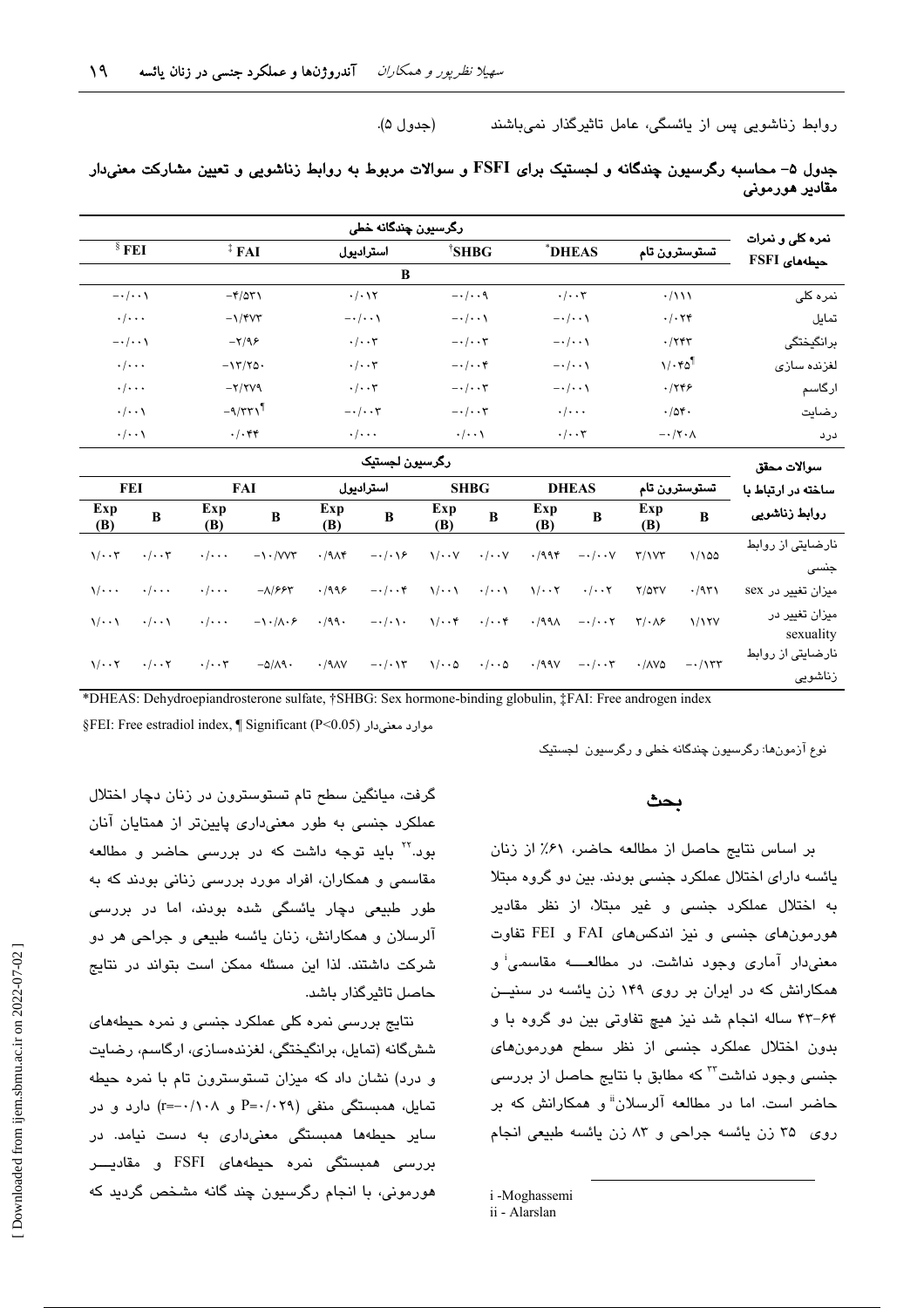مقدار سرمی تستوسترون تام یک عامل تاثیرگذار در حیطه لغزندهسازی است، به طوریکه به ازای هر یک نانوگرم در ميلي!پتر افزايش مقدار سرمى تستوسترون تام، نمره حيطه لغزندهسازی FSFI، ۱/۰۵ واحد افزایش میپابد. در مطالعه تورنا و همکارانش که بر روی ۸۰ زن (شامل ۲۰ زن در دوران قبل از پائسگی و دچار لیبیدوی پایین و ۲۰ زن بعد از یائسگی با لیبیدوی پایین و نیز ۲۰ زن سالم در قبل از یائسگی و ۲۰ زن سالم بعد از یائسگی) انجام گرفت، مشخص گردیـــد که سطوح تستوسترون تام و آزاد بهطور مثبتی در ارتباط با نمره كلى FSFI و نمرات تمايل، برانگيختگى، لغزندهسازی و ارگاسم در FSFI است و در قبل و بعد از یائسگی، میزان سطوح تستوسترون تام و آزاد و نمره کلی FSFI در زنان با لیبیدوی پایین در مقایسه با گروه کنترل پایینتر است؛ به علاوه، سطح آندروژن افراد با میزان شاخص عملکرد جن*سی* آنان ارتباط مثبتی دارد.<sup>۲۴</sup> همچنین در مطالعه آلرسلان و همکارانش نیز، میانگین سطح تام تستوسترون در زنان دچار اختلال عملکرد جنسی به طور معنیداری پایینتر از همتایان آنان بود و سطوح پایینتر تستوسترون، اختلال عملکرد جنسی را، بهویژه در زنان با ڀائ*س*گي طبيعــي پيشگويــي مينمود.<sup>۲۲</sup> همچنين در مطالعــه نایی<sup>:</sup> و همکارانش مشخص گردید که سطح تستوسترون آزاد پلاسما، تنها عامل تاثیرگذار نمره کلی FSFI در زنان در مرحله انتقال پائسگی اولیه (EMT")، یعنی زمانی که سیکل-های قاعدگی به مدت ۷ روز یا بیشتر از مدت طبیعی تغییر کرده است، میباشد.<sup>۲۲</sup> از طرفی مقاسمی و همکارانش در بررسی خود هیچ تفاوتی بین دو گروه با و بدون اختلال عملکرد جن*سی* از نظر سطح تستوسترون پیدا نکردند.<sup>۳۲</sup> همان طور که مشاهده میشود نتایج حاصل نشان دهنده تناقضاتی است که لزوم بررسی بیشتر را مشخص مینماید. آنچه که میتوان در توجیه این نتایج متفاوت بیان نمود، آن است که اختلال عملکرد جنسی زنان در دوره بعد از پائسگی، مشکل پیچیدهای است که اتیولوژیهای بسیاری دارد. عملکرد جنسی مسئلهای مولتی فاکتوریال است و به نظر می-رسد این مسئله با شرایط اجتماعی، سبک زندگی، مسائل فرهنگی، باورها و اعتقادات حاکم بر آن جامعه در ارتباط باشد. به عبارتی تمایلات جنسی در زنان مسن نه تنها تحت

تاثیر تغییرات جسمی است، بلکه توسط عوامل روانی، روحی، اجتماعی ـ فرهنگی تحت تاثیر قرار میگیرد.<sup>۳۴</sup>

در مطالعه حاضر ارتباطی بین تستوسترون تام و نمره حیطه رضایت FSFI به دست نیامد. همچنین ارتباطی بین این هورمون و میزان رضایت از روابط جنسی (در پرسشنامه محقق ساخته) نیز وجود نداشت. از طرفی اندکس آندروژن آزاد یک عامل تاثیرگذار در نمره حیطه رضایت بود. به طوری که به ازای هر یک واحد افزایش نمره FAI، به شرط .<br>ثابت ماندن سایر متغیرها، نمره حیطه رضایت به طور متوسط ۹/۳۳ واحد کاهش مییافت. در بررس*ی* گربر<sup>iii</sup> و همکارانش که بر روی ۲۳ زن در سنین ۵۵-۴۵ ساله انجام شد و سطح تستوسترون آزاد آنها در سال اول و سال پنجم اندازهگیری شد، نتایج نشان داد ارتباطی بین تستوسترون آزاد خون و رضایت جنسی در سال اول و ينجم مطالعه وجود ندارد.<sup>7</sup>° لذا بر اساس نتايج به دست آمده، میزان تستوسترون تام نمیتواند در رضایت جنسی نقش مثبتی داشته باشد. تفاوت نتایج در زمینه میزان آزاد این هورمون در مطالعه حاضر و مطالعه گربر، میتواند ناشی از نوع متفاوت مطالعه باشد. در مطالعه گربر نتایج بعد از یک دوره طولانی ۵ ساله بررسی شده است، اما در این مطالعه بررسی از نوع مقطعی بوده است.

در مطالعه حاضر در بررسی پرسشنامه محققساخته مشخص گردید بین رضایتمندی از میزان روابط زناشویی پس از پائسگی و میزان تستوسترون تام و اندکس آندروژن آزاد، همبستگی معنیدار مثبتی وجود دارد (P<۰/۰۵). به نظر میرسد که هرچند در این مطالعه ارتباطی بین تستوسترون تام و رضایت از عملکرد و روابط جنسی وجود ندارد، اما بالا بودن میزان تستوسترون تام و همچنین میزان آندروژن آزاد میتواند در رضایتمندی زنان از روابط زناشویی موثر باشد. باید متذکر شد که در میزان رضایتمندی از روابط زناشویی، عوامل متعددی میتوانند دخالت داشته باشند که یکی از آنها رضایت از روابط جنسی میباشد. لذا بر اساس نتايج حاصل از مطالعه حاضر به نظر مى رسد ارتباط بين رضایتمندی از روابط زناشویی با میزان تستوسترون تام و اندکس آندروژن آزاد، ناشی از تاثیر این مقادیر هورمونی بر رضایت از روابط جنسی نباشد.

iii -Gerber

i - Nappi

ii - Early menopausal transition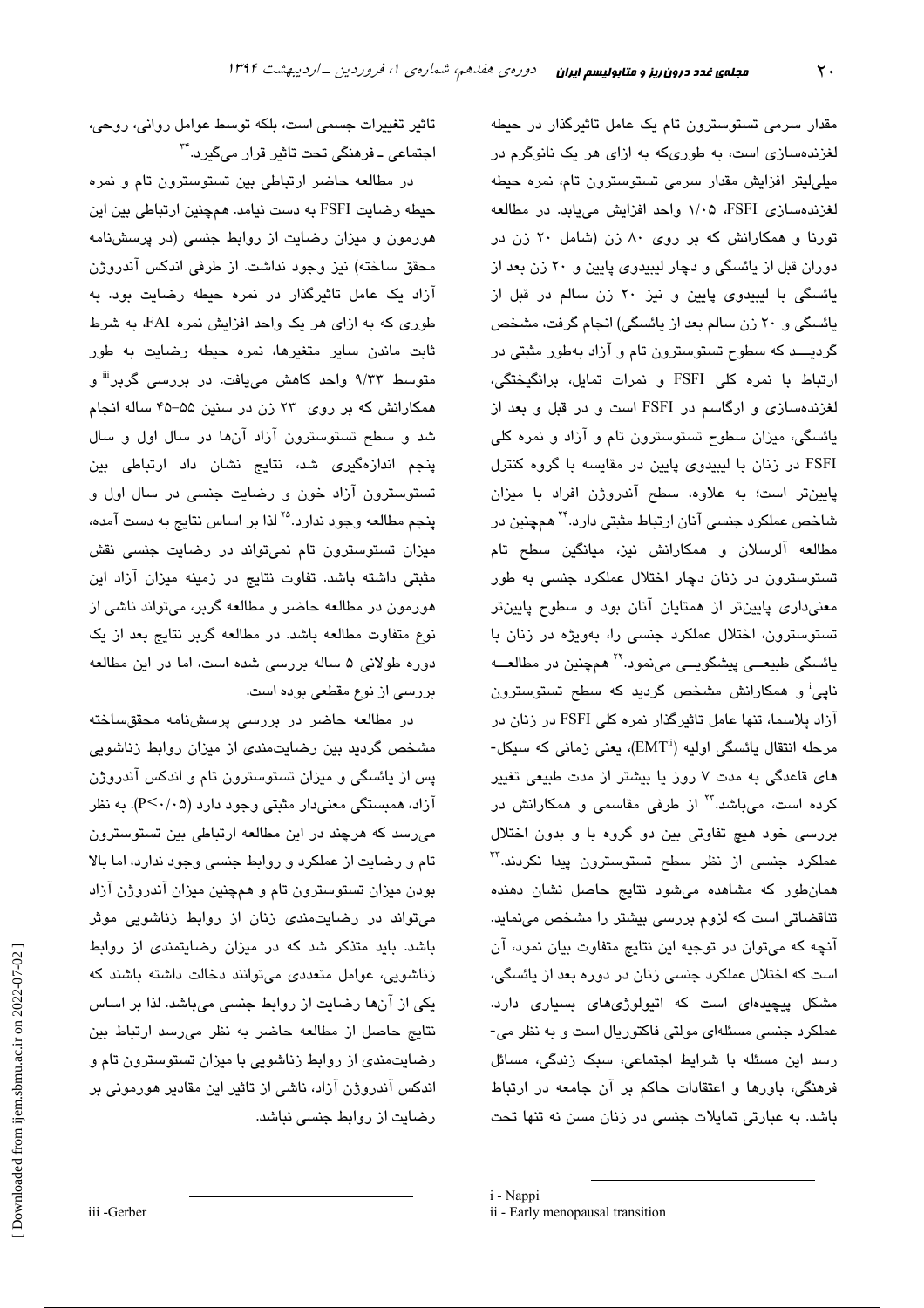در مطالعه حاضر، میزان DHEAS و اندکس استرادیول آزاد با نمره حیطه درد FSFI همبستگی مثبتی داشتند (P<۰/۰۵). با توجه به این که نمره حیطه درد در هنگام محاسبه، همگن با بقیه حیطهها شده و بالا بودن نمره در این حیطه در واقع به معنی بهتر بودن شرایط فرد و پایین بودن درد هنگام مقاربت است، لذا این بررسی نشان می،دهد که میزان DHEAS و اندکس استرادیول آزاد با میزان درد هنگام مقاربت ارتباط منفی دارد، اما انجام رگرسیون نتیجه معنی-داری را نشان نداد. در مطالعه تورنا و همکارانش نیز مشخص گردید که تفاوت قابلتوجهی بین زنان با لیبیدوی پایین و گروه کنترل در میزان سطوح DHEAS و نمره کلی FSFI، در هر دو گروه زنان قبل و بعد از پائسگی وجود دارد و سطح DHEAS در ارتباط مثبت با دامنه شاخص عملكرد جن*سی* زنان است.<sup>۲۴</sup> همچنین در مطالعه ناپی و همکارانش که بر روی ۱۳۸ نفر زن در طول انتقال به پائسگی و در اوایل بعد از پائسگی انجام گرفت و روش کار همانند بررسی حاضر بود، مشخص گردید که بهترین مدل پیشگوییکننده نمره کلی FSFI، در زنان در مرحله بعد از پائسگی اولیه (EPMi)، یعنی وجود آمنوره حداقل ۱۲ ماه و کمتر از ۴ سال، شامل سطوح DHEAS و استرادیول میباشد. <sup>۲۲</sup>

در این مطالعه ارتباطی بین عملکرد جنسی و میزان SHBG سرم به دست نیامد. این یافته با نتیجه حاصل از مطالعه مقاسمی و همکارانش مطابقت دارد، به طوری که آنان نیز نشان دادند هیچ تفاوتی بین دو گروه با و بدون اختلال عملکرد جنسی از نظر SHBG وجود ندارد.\*'' با توجه به این که SHBG به هورمونهای جنسی (اعم از آندروژن و استروزن) متصل شده و دسترسی این هورمونها را به بافتهای هدف تنظیم میکند؛<sup>۳۵</sup> بنابراین فراهمی زیستی هورمونهای جنسی توسط سطح SHBG تحت تاثیر قرار میگیرد. لذا چون نتایج حاصل از بررسی آندروژنها در مطالعه حاضر و نیز سایر مطالعات انجام شده هنوز نتوانسته به طور قطع ارتباط بین آنها و عملکرد جنسی زنان يائسه را اثبات نمايد، عدم وجود ارتباط معنىدار بين SHBG و عملکرد جنسی دور از ذهن نمیباشد.

از آنجایی که در این بررسی افرادی مورد مطالعه قرار گرفتهاند که از هورمون درمانی جایگزینی و یا داروهای گیاهی حاوی فیتواستروژن استفاده نمیکردند، لذا نتایج

i - Early Postmenopause

حاصله از بررسی مقادیر هورمونی تحت تاثیر این درمانها قرار نگرفته و فقط در رابطه با شرایط پائسگی بوده است که خود از مزایای مطالعه حاضر میباشد. همچنین در نظرگیری بازه سنی حداکثر سه سال از شروع یائسگی به عنوان معیار ورود به مطالعه، موجب گردید که سن به عنوان یک عامل مداخله گر مهم در عملکرد جنسی و میزان مقادیر هورمونی تا حدودی تحت کنترل قرار گیرد.

از محدودیتهای پژوهش حاضر، میتوان به عدم پاسخگويي صحيح افراد کمسواد و يا بيسواد به پرسشگر و وجود حساسیت موضوعی خود روابط جنسی اشاره نمود. به منظور کنترل این محدودیتها، برقراری روابط صمیمانه و ایجاد محیط امن برای پرسشگری واطمینان-بخشی به این که سؤالات محرمانه میباشند، در نظر گرفته شد.

نتایج حاصل از بررسی حاضر میتواند نشان دهنده این واقعیت باشد که عملکرد جنسی تحت تاثیر عوامل متعددی قرار دارد و به منظور یافتن عوامل موثر بر عملکرد جنسی باید به بافت اجتماعی فرهنگی و نگرش حاکم بر افراد مورد مطالعه توجه نمود. به نظر میرسد تاثیر مسایل روانی، اجتماعی، نگرشها و باورها بر اختلال عملکرد زنان پائسه در جوامعی همانند جامعه ما ممکن است آنقدر زیاد باشد که بتواند اثر عوامل هورمونی را مخدوش نماید. به طوری که در مطالعه کیفی حکیمی و همکارانش که به نگرانیهای زنان یائسه از فرآیند یائسگی در یکی از شهرهای کشور ایران پرداخته است، مشخص شد که این زنان دچار نگرانی های متعددی نظیر نگرانی در مورد ناتوانی، پیری، طرد، بروز اختلالات سلامت، عدم حمایت و درک همسر و فرزندان و ترس از آینده هستند'` که مسلماً می توانند بر عملکرد جنسی آنان تاثیر بگذارند. بنابر این بررسی بیشتر با کنترل عوامل اجتماعی تاثیریذیر پیشنهاد میگردد.

بر اساس مطالعه حاضر، برخی از هورمونهای جنسی با برخی ابعاد میزان عملکرد جنسی در ارتباط هستند. به طوری که میزان تستوسترون تام با نمره حیطه تمایل، همبستگی منفی و میزان DHEAS و اندکس استرادیول آزاد با نمره حیطه درد، همبستگی مثبت دارند. بین رضایتمندی از میزان روابط زناشویی پس از پائسگی با میزان تستوسترون تام و اندکس آندروژن آزاد، همبستگی مثبتی وجود دارد. همچنین بر اساس این مطالعه، در حیطه لغزنده-سازی، مقدار سرمی تستوسترون تام و در حیطه رضایت،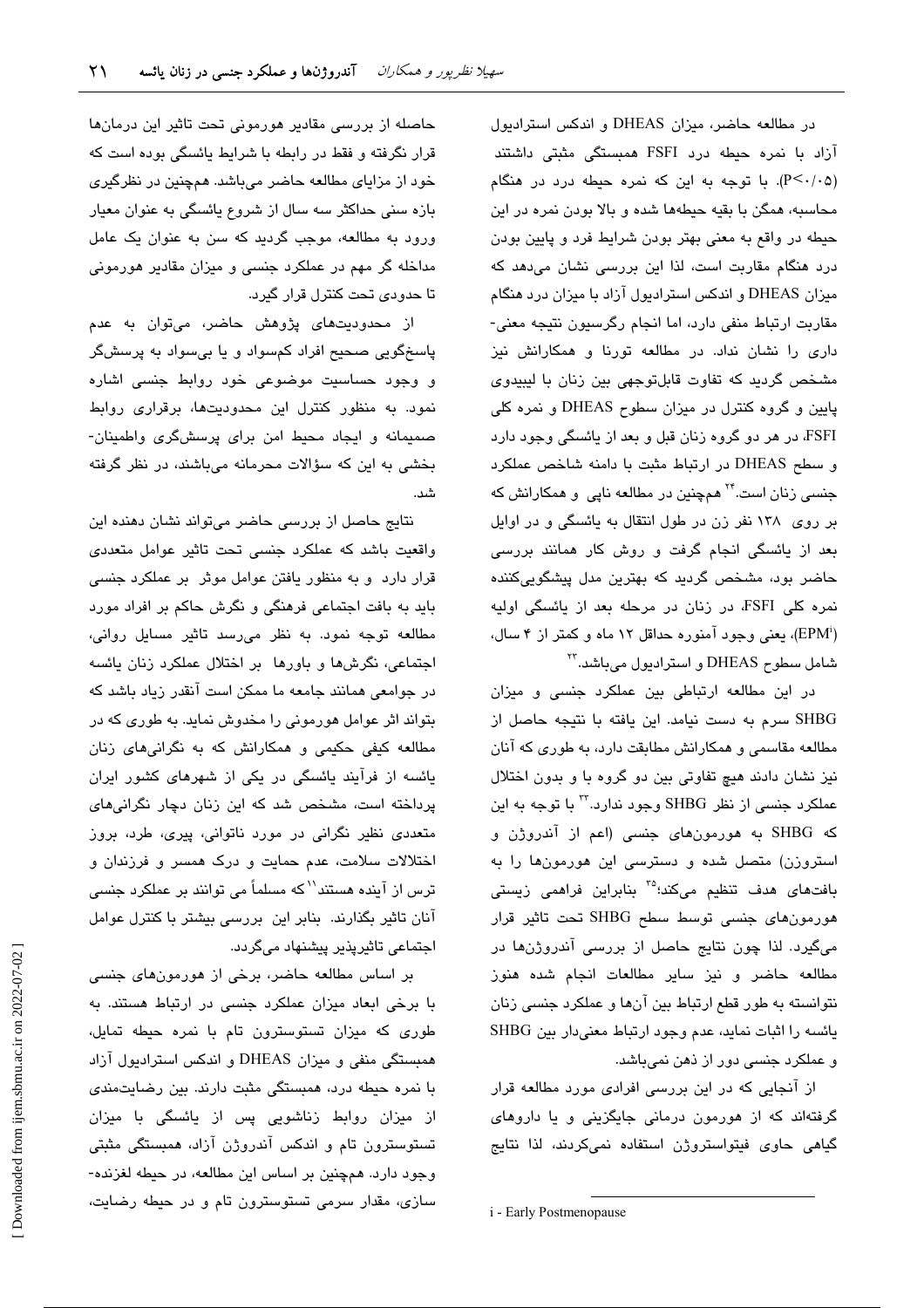های تکمیلی بیشتری وجود دارد. بررسیهای دیگر با حجم نمونه بالاتر و طول مدت بیشتر پیشنهاد میگردد.

### **References**

- $\mathbf{1}$ . Berek JS. Berek and Novak's Gynocology. 14th ed. Philadelphia: Lippincott Williams and Wilkins; 2012.
- $\overline{2}$ . da Silva Lara LA, Useche B, Rosa E Silva JC, Ferriani RA, Reis RM, de Sá MF, et al. Sexuality during the climacteric period. Maturitas 2009; 62: 127-33.
- $3.$ Palacios S, Castano R, Grazziotin A. Epidemiology of female sexual dysfunction. Maturitas 2009; 63: 119-23.
- $\overline{4}$ Sadock JB, Sadock AV. Comprehensive textbook of psychiatry. 7th ed. New York: Lippinocott- Williams and Wilkins; 2007.
- Youngkin EQ, Davis MS. The climacteric, menopause,  $5.$ and the process of aging Women's health- a primary care clinical guide. 2nd ed. Virginia: Appleton and Lange, Stamford, connecicut; 1998.
- 6. Dennerstein L, Dudley E, Burger H. Are changes in sexual functioning during midlife due to aging or menopause? Fertil Steril 2001; 76: 456-60.
- Leiblum SR, Swartzman LC. Women's attitudes toward 7. the menopause: an update. Maturitas 1986; 8: 47-56.
- 8. Nisar N, Ahmed-Sohoo N. Severity of Menopausal symptoms and the quality of life at diffrent status of menopause: a community base survey from rural Sindh, Pakistan. IJCRIMPH 2010; 2: 118-30.
- $9<sub>1</sub>$ Addis IB, Van Den Eeden SK, Wassel-Fyr CL, Vittinghoff E, Brown JS, Thom DH. Sexual activity and function in middle-aged and older women. Obstet Gynecol 2006; 107: 755-64.
- 10. Dennerstein L, Dudly E, Guthrie J. Empty nest or revolving door? A prospective study of women's quality of life in midlife during the phase of children leaving and re-entering the home. Psychol Med 2002; 32: 545-50.
- Hakimi S, Simbar M, Ramezani Tehrani F. Perceived c- $11$ oncern of menopausal women: a phenomenological study among Azeri population of Iran. Iran Red Crescent Med J 2014; 16: e11771.
- 12. Seftel AD, Padma-Nathan H. Male and female sexual dysfunction. Edinburgh: Mosby; 2004.
- 13. Graziottin A, Leiblum SR. Biological and psychosocial pathophysiology of female sexual dysfunction during the menopausal transition. J Sex Med 2005; 2 Suppl 3: 133-45.
- 14. Schwenkhagen A. Hormonal changes in menopause and implications on sexual health. J Sex Med 2007; 4 Suppl  $3:220-6.$
- 15. Meston CM, Frohlich PF. The neurobiology of sexual function. Arch Gen Psychiatry 2000; 57: 1012-30.
- Giraldi A, Marson L, Nappi R, Pfaus J, Traish AM, Va-16 rdi Y, Goldstein I. Physiology of female sexual function: animal models. J Sex Med 2004; 1: 237-53.
- $17.$ Palacios S. Androgens and female sexual function. Maturitas 2007; 57: 61-5.
- 18. Myers LS, Dixen J, Morrissette D, Carmichael M, Davidson JM. Effects of estrogen, androgen, and progestin on sexual psychophysiology and behavior in postmenopausal women. J Clin Endocrinol Metab 1990; 70:  $1124 - 31$ .
- 19. Davison SL, Davis SR. Androgenic hormones and aging--the link with female sexual function. Horm Behav 2011; 59: 745-53.
- 20. Somboonporn W. Androgen and menopause. Curr Opin Obstet Gynecol 2006; 18: 427-32.

اندکس آندروژن آزاد یک عامل تاثیرگذار هستند. به نظر میرسد برای تعیین ارتباط مقادیر هورمونی نیاز به بررسی-

- Santoro N, Torrens J, Crawford S, Allsworth JE, Fin- $21$ kelstein JS, Gold EB, et al. Correlates of circulating androgens in mid-life women: the study of women's health across the nation. J Clin Endocrinol Metab 2005; 90: 4836-45.
- 22. Alarslan D, Sarandol A, Cengiz C, Develioglu OH. Androgens and sexual dysfunction in naturally and surgically menopausal women. J Obstet Gynaecol Res 2011; 37: 1027-34.
- Nappi RE, Albani F, Santamaria V, Tonani S, Magri F, 23. Martini E, et al. Hormonal and psycho-relational aspects of sexual function during menopausal transition and at early menopause. Maturitas 2010; 67: 78-83.
- 24. Turna B, Apaydin E, Semerci B, Altay B, Cikili N, Nazli O. Women with low libido: correlation of decreased androgen levels with female sexual function index. Int J Impot Res 2005; 17: 148-53.
- Gerber JR, Johnson JV, Bunn JY, O'Brien SL. A lon-25. gitudinal study of the effects of free testosterone and other psychosocial variables on sexual function during the natural traverse of menopause. Fertil Steril 2005; 83: 643-8.
- 26. Dennerstein L, Alexander JL, Kotz K.The menopause and sexual functioning: a review of the population-based studies. Annu Rev Sex Res 2003; 4: 64-82.
- 27. Davis SR, Davison SL, Donath S, Bell RJ.Circulating androgen levels and self-reported sexual function in women. JAMA 2005; 294: 91-6.
- 28. Salonia A, Pontillo M, Nappi RE, Zanni G, Fabbri F, Scavini M, et al. Menstrual cycle-related changes in circulating androgens in healthy women with self-reported normal sexual function. J Sex Med 2008; 5: 854-63
- 29. Meston CM. Validation of the Female Sexual Function Index (FSFI) in women with female orgasmic disorder and in women with hypoactive sexual desire disorder. J Sex Marital Ther 2003; 29: 39-46.
- 30. Mohammady kh, Heidari M, Faghih Zadeh S. Validity of the Persian version of Female Sexual Function Index-FSFI scale as the Female Sexual Function Index. Payesh 2008; 7: 269-78. [Farsi]
- 31. Rosen R, Brown C, Heiman J, Leiblum S, Meston C, Shabsigh R, et al. The Female Sexual Function Index (FSFI): a multidimensional self-report instrument for the assessment of female sexual function. J Sex Marital Ther 2000: 26: 191-208.
- Markus W, Cindy M, Raymond R. The Female Sexual 32. Function Index (FSFI): cross validation and development of clinical cutoff scores. J Sex Marital Ther 2005; 31: 1-20.
- 33. Moghassemi S, Ziaei S, Haidari Z. Female sexual dysfunction in Iranian postmenopausal women: prevalence and correlation with hormonal profile. J Sex Med 2011; 8: 3154-9.
- $34$ Lin TB. Sexuality and the menopause. In: Geneva Foundation for Medical Education and Research. First Consensus Meeting on Menopause in the East Asian Region. Division of Obstetrics and Gynecology, KK women's and children's Hospital, Singapore; 2013.
- 35. Hammond GL. Diverse Roles for Sex Hormone-Binding Globulin in Reproduction. Biol Reprod 2011; 85: 431-41